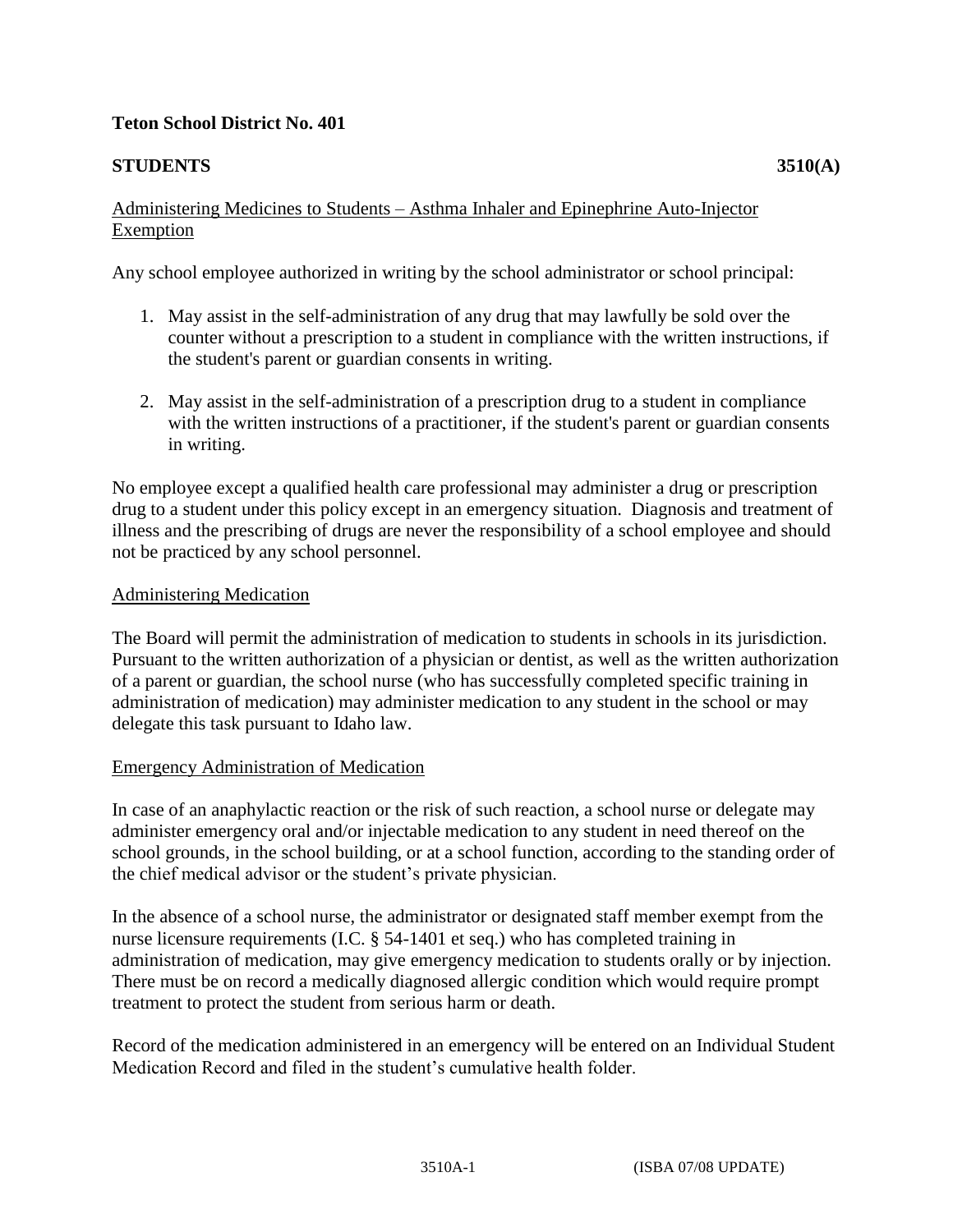#### Self-Administration of Medication

Students who are able to self-administer specific medication may do so provided:

- 1. A physician or dentist provides a written order for self-administration of said medication.
- 2. There is written authorization for self-administration of medication from the student's parent or guardian.
- 3. The principal and appropriate teachers are informed that the student is self-administering prescribed medication.

## Self-Administration of Asthma Medication or Epinephrine Auto-Injectors

Pursuant to Idaho Code covering the self-administration of asthma medication or epinephrine auto-injectors, if a parent or legal guardian chooses to have his/her child self-medicate:

- 1. The parents or guardians of the pupil shall provide to the school board or designee written authorization for the self-administration of medication.
- 2. The parents or guardians of the pupil shall provide to the school board or designee written certification from the physician of the pupil that the pupil has a severe allergic reaction (anaphylaxis), asthma or another potentially life-threatening respiratory illness and is capable of, and has been instructed in, the proper method of self-administration of medication. Such physician or health care provider-supplied information shall contain: a) the name and purpose of the medicine;
	- b) the prescribed dosage;
	- c) the time(s) at which or the special circumstances under which medication should be administered;
	- d) the length of time for which medication is prescribed; and
	- e) the possible side-effects of the medicine.
- 3. Actions to take in the event of an emergency, including if the medication does not improve the child's breathing or allergic reaction.
	- a) Contact information for the physician and parent/guardian
	- b) List of the child's asthma triggers or allergies.

The board or board designee will inform the parents or guardians of the pupil in writing that the district and its employees or agents shall incur no liability as a result of any injury arising from the self-administration of medication by the pupil, absent any negligence by the district, its employees or its agents, or as a result of providing all relevant information provided pursuant to subdivisions of this subsection with the school nurse, absent any negligence by the district, its employees or its agents, or in the absence of such nurse, to the school administrator.

The parents or guardians of the pupil shall sign a statement acknowledging that the district shall incur no liability as a result of any injury arising from the self-administration of medication by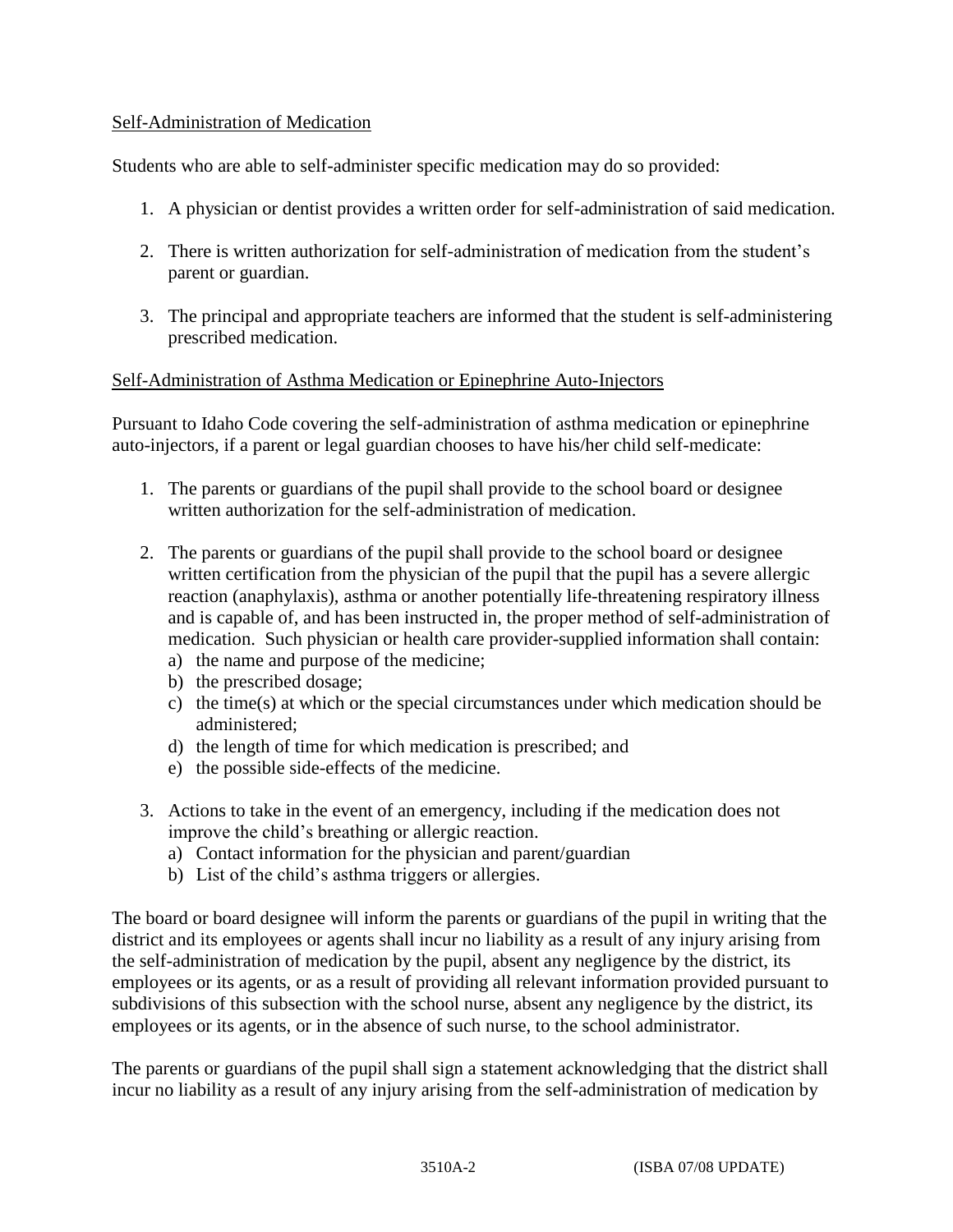the pupil and that the parents or guardians shall indemnify and hold harmless the district and its employees or agents against any claims arising out of the self-administration of medication by the pupil.

As used in this section:

- 1. "Medication" means an epinephrine auto-injector, a metered dose inhaler or a dry powder inhaler, prescribed by a physician and having an individual label; and
- 2. "Self-administration" means a student's use of medication pursuant to prescription or written direction from a physician.
- 3. A student who is permitted to self-administer medication pursuant to this section shall be permitted to possess and use a prescribed inhaler or epinephrine auto-injector at all times.

Any school employee authorized in writing by the school administrator or principal may assist with self-administration of medications provided that only the following acts are used:

- 1. verbal suggestions, prompting, reminding, gesturing, or providing a written guide for self-administering medications;
- 2. handing a pre-filled, labeled medication holder, labeled unit dose container, syringe, or original marked, labeled container from the pharmacy to the student;
- 3. opening the lid of the above container for the student;
- 4. guiding the hand of the student to self-administer the medication;
- 5. holding and assisting the student in drinking fluid to assist in the swallowing of oral medications;
- 6. assisting with removal of a medication from a container for students with a physical disability which prevents independence in the act.

#### Handling and Storage of Medications

All medications, excluding those approved for keeping by students for self medication, must first be delivered by the parent or other responsible adult to the nurse or employee assisting with the self-administration of medication. The nurse or the employee must:

- 1. Examine any new medication to insure that it is properly labeled with dates, name of student, medication name, dosage and physician's name.
- 2. If administration is necessary, the nurse must develop a medication administration plan for the student before any medication is given by school personnel.